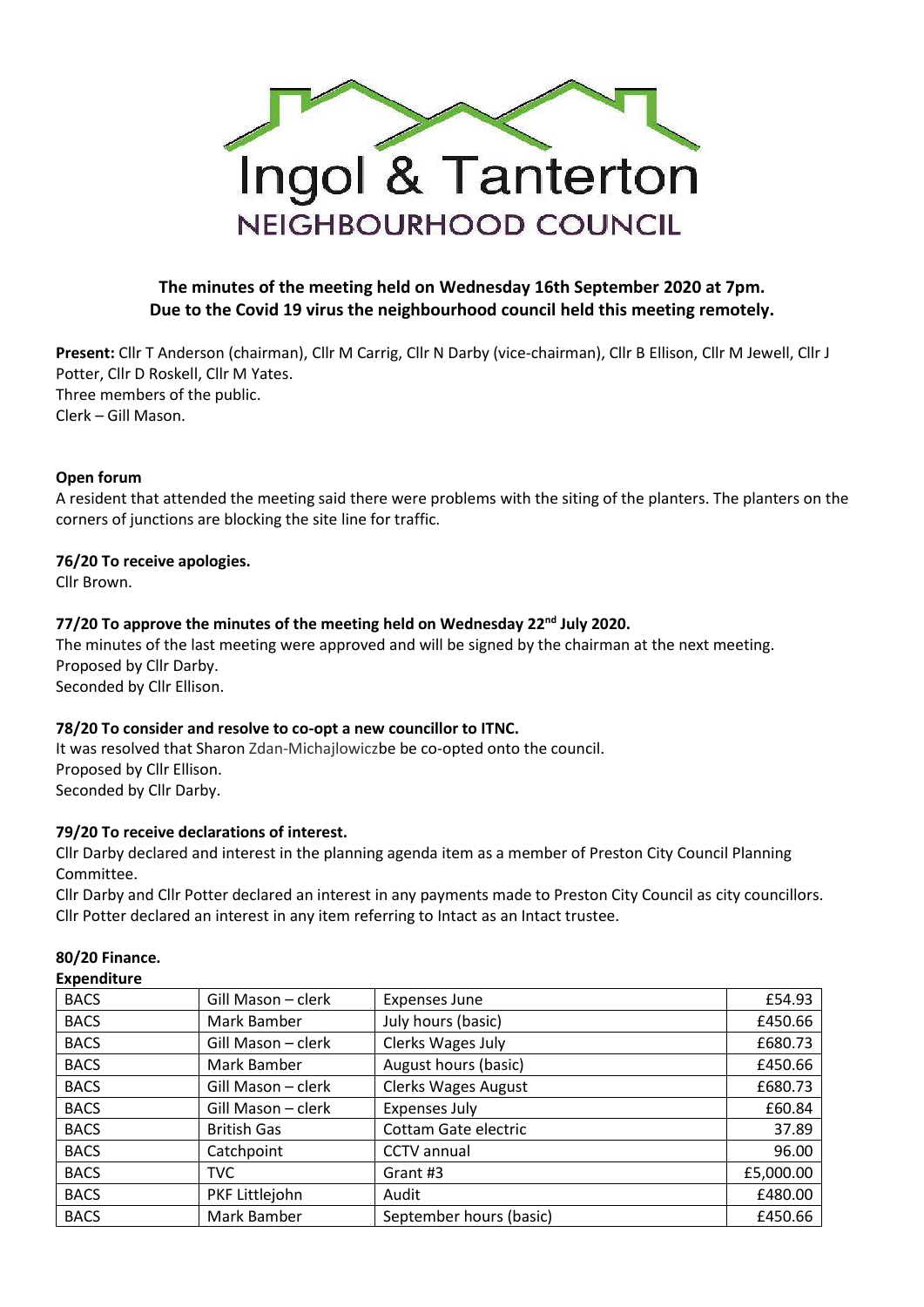| <b>BACS</b>     | Gill Mason - clerk    | <b>Clerks Wages September</b>  | £680.73    |  |
|-----------------|-----------------------|--------------------------------|------------|--|
| <b>BACS</b>     | Mark Bamber           | <b>Materials for barrels</b>   | £676.00    |  |
| <b>BACS</b>     | <b>BG Fencing Ltd</b> | Sleepers and top soil          | £835.50    |  |
| <b>BACS</b>     | Neil Darby            | Reimbursement newsletter print | 103.55     |  |
| <b>BACS</b>     | Door To Door NW       | Delivery of newsletter         | £367.50    |  |
| <b>BACS</b>     | Intact                | Grant                          | £10,000.00 |  |
| <b>Receipts</b> |                       |                                |            |  |
| Cheque          | <b>LEF</b>            | Tanterton playground grant     | £22,500.00 |  |
| Cheque          | <b>LEF</b>            | Tanterton playground grant     | £3,000.00  |  |

# **81/20 To consider and resolve the following issues with ITNC CCTV:**

*CCTV cage purchase and call out fee to reposition the camera.* The camera is not ITNC property – the item was withdrawn.

# **82/20 To consider the purchase of ID for ITNC councillors.**

Cllr Carrig was asked to look into the costs of ID for the councillors.

# **83/20 Lengthsman's update.**

*Permission for siting of the planters* Cllr Anderson and Cllr Carrig are meeting with Preston City Council regarding the permission for siting the planters at Gateway.

# *Purchase of new ITNC plates for the planters*

It was resolved that 20 x A4 and 20 x A6 PVC ITNC signs be purchased at a total cost of £220.00. Proposed by Cllr Carrig. Seconded by Cllr Anderson.

# **84/20 Planning matters and applications.**

06/2020/0659 44 Dukes Meadow, Preston, PR2 7AS – Application granted.

06/2020/0895 Proposal: Remodelling of 1no dwelling comprising two storey extension to front and side, increased roof height with roof space living accommodation, porch to front with roof terrace, hardstanding to front and detached outbuilding to front, following demolition of existing outbuilding Site Address: School House, Off Mayfield Avenue, Preston, PR2 3TX

The ITNC has the following observation : The remodelling is vast and out of character for the area. If the officer is minded to approve the application, the ITNC would like frosted windows to be considered to maintain neighbour's privacy.

# 06/2020/0652 35 Dwellings Land off Tom Benson Way.

The ITNC object to the application as it is not inline with the National Policy Framework. There are no bus routes or footpath access to the site.

# **85/20 To organise the re-siting of the bench.**

It was resolved that a new bench be purchased and sited. The bench that was going to be re-sited is used by the public frequently and was originally placed there for that purpose.

### **86/20 To consider the Christmas tree and carol service preparation.**

The clerk was asked to get a quote for the two trees for Ingol and Tanterton, to request whether there are any options for secure gating that is more sightly than the usual Heras security fencing and to request extra lights for the trees.

### **87/20 Reports from the neighbourhood council working groups:**

*Neighbourhood council review working group.*